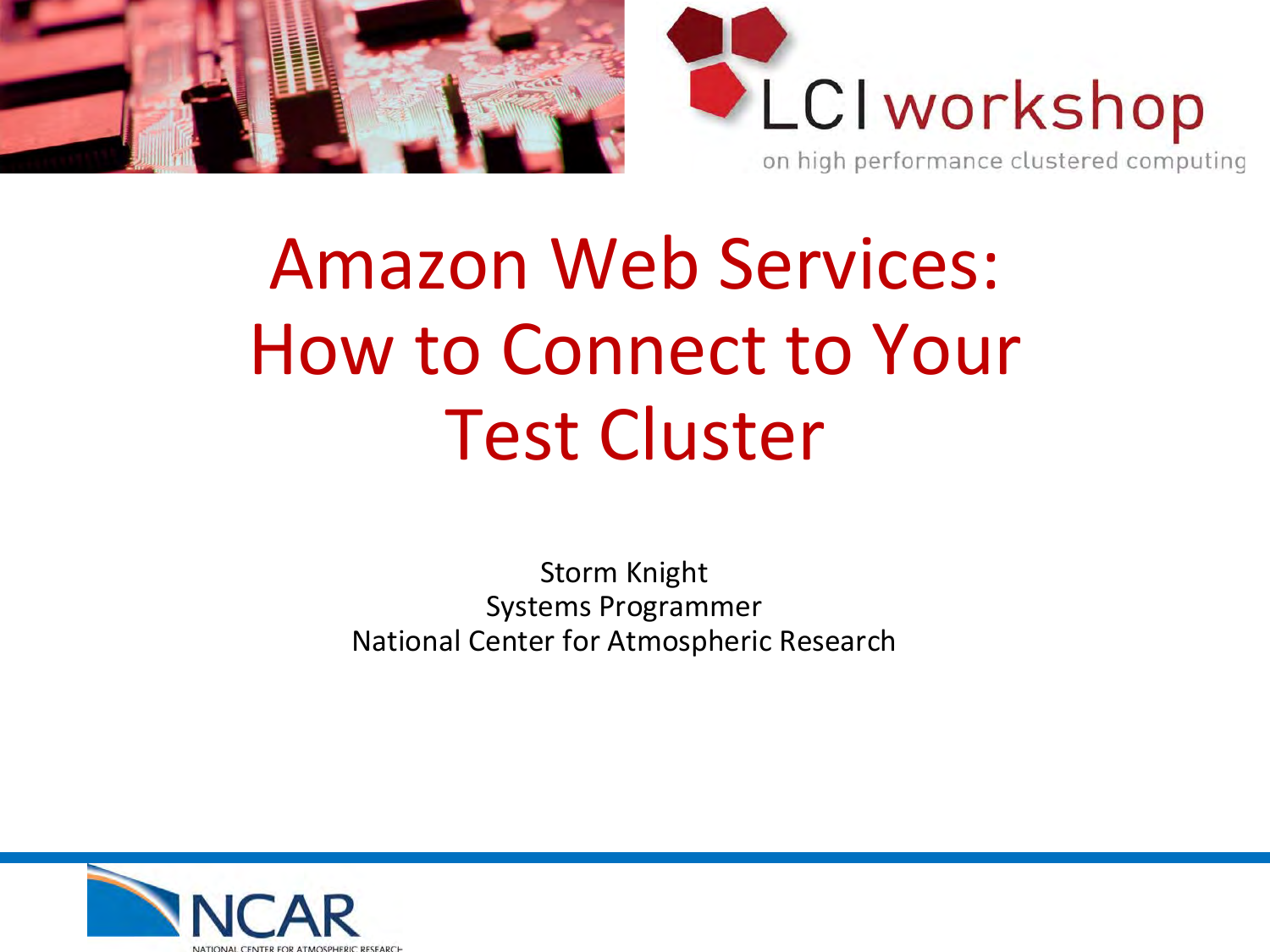

#### Amazon

- Provisioning computers on the fly This is Jon Roberts – He will be launching your instances as needed.
- We are set to provide 5 machines/user in a pre-configured state
- These instances are the micro instances.
	- Useful for training
	- On a shared machine, single core.

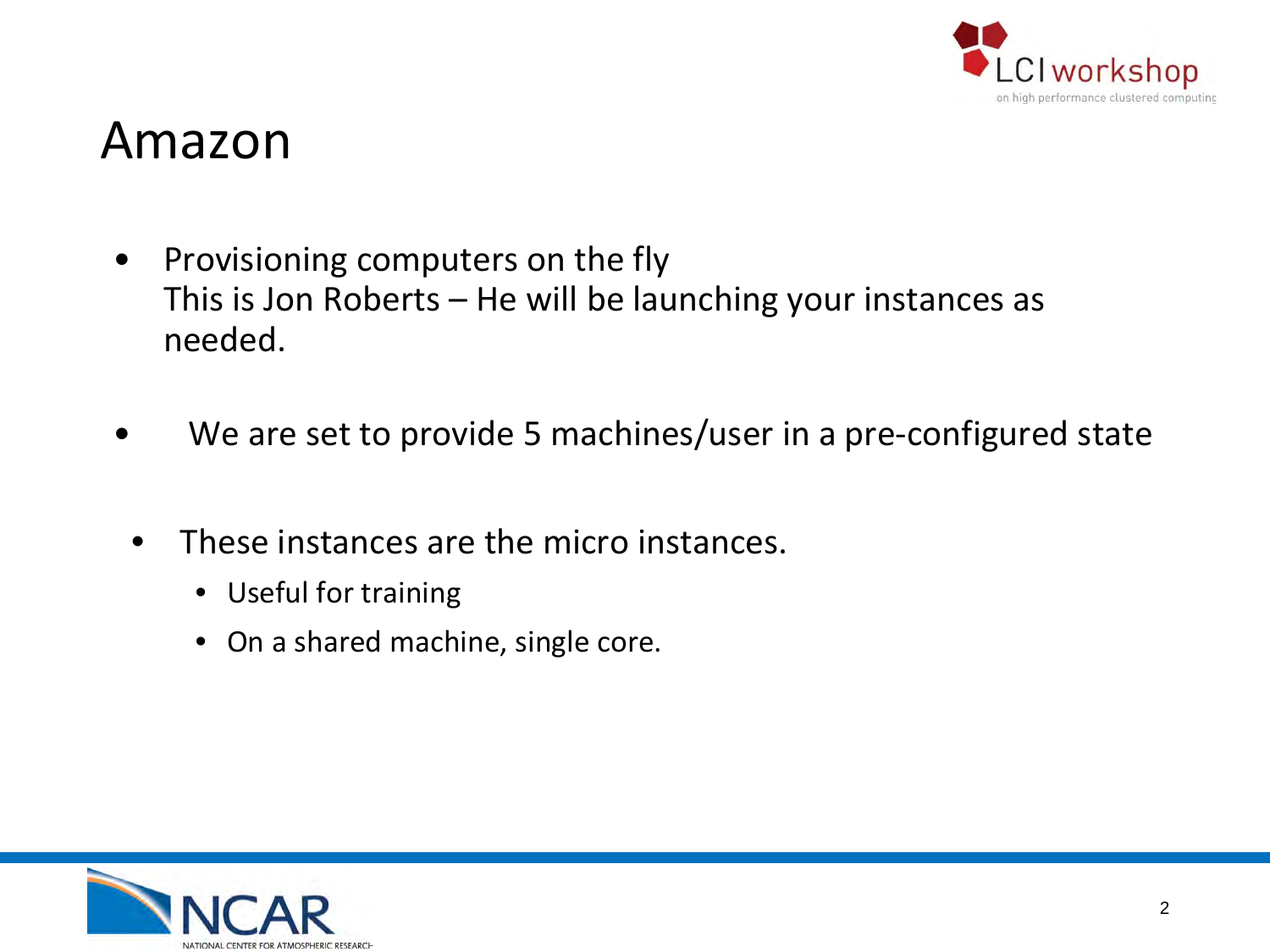

#### Image is transient

- Once your image is turned off, all the work is gone.
- Send your history to yourself:
- history | mailx [username@somewhere.edu](mailto:username@somewhere.edu)
	- Might go to spam. Rate limiter is in effect.

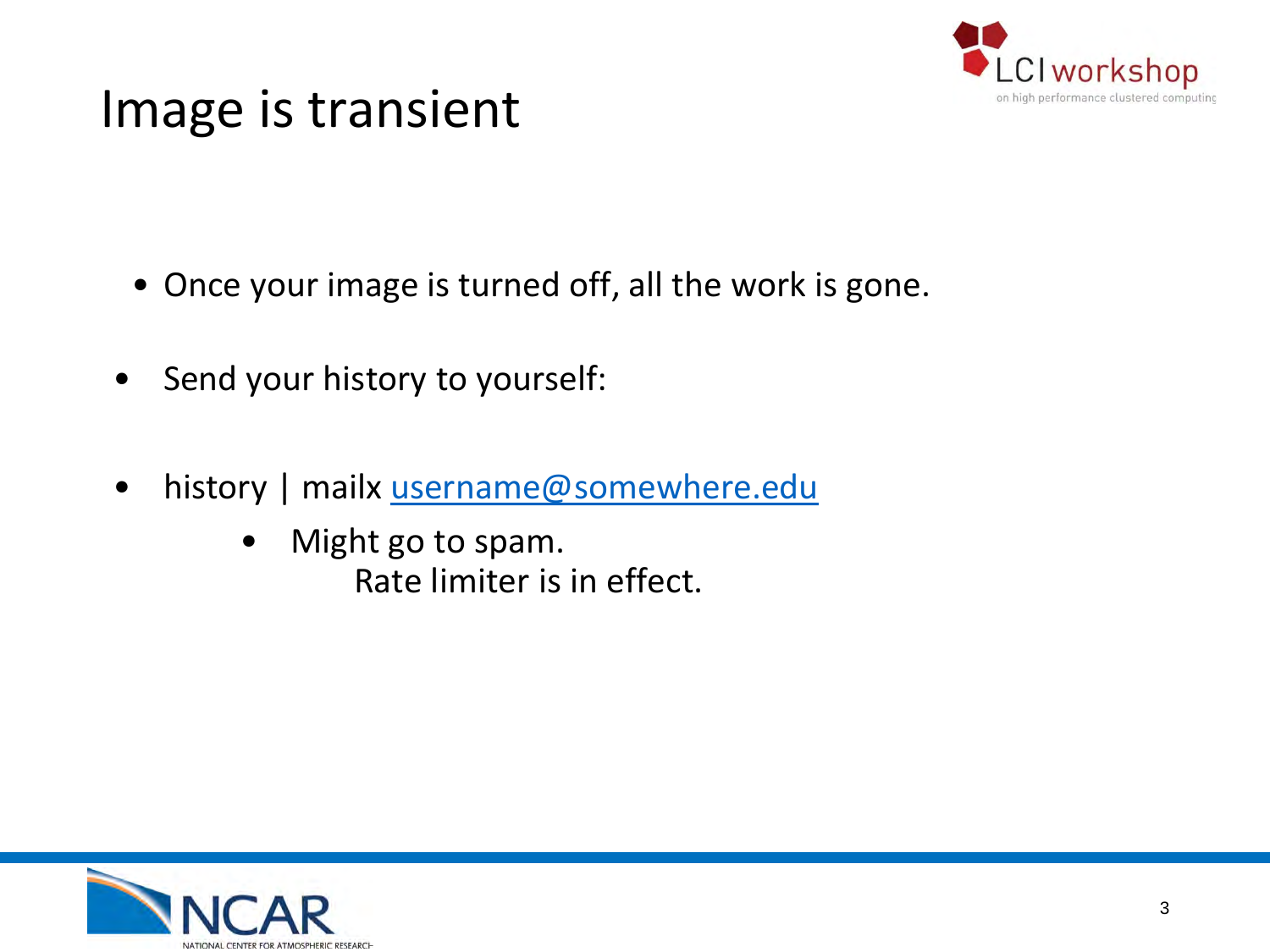

# Multiple Starting Points

•When you get lost, contact Jon, and skip to current step. This will kill your current cluster

•The exercises are designed to work without needing to skip.

- •Ben's MPI Lecture is a stand alone image.
- •Will be terminated before Build a Cluster.

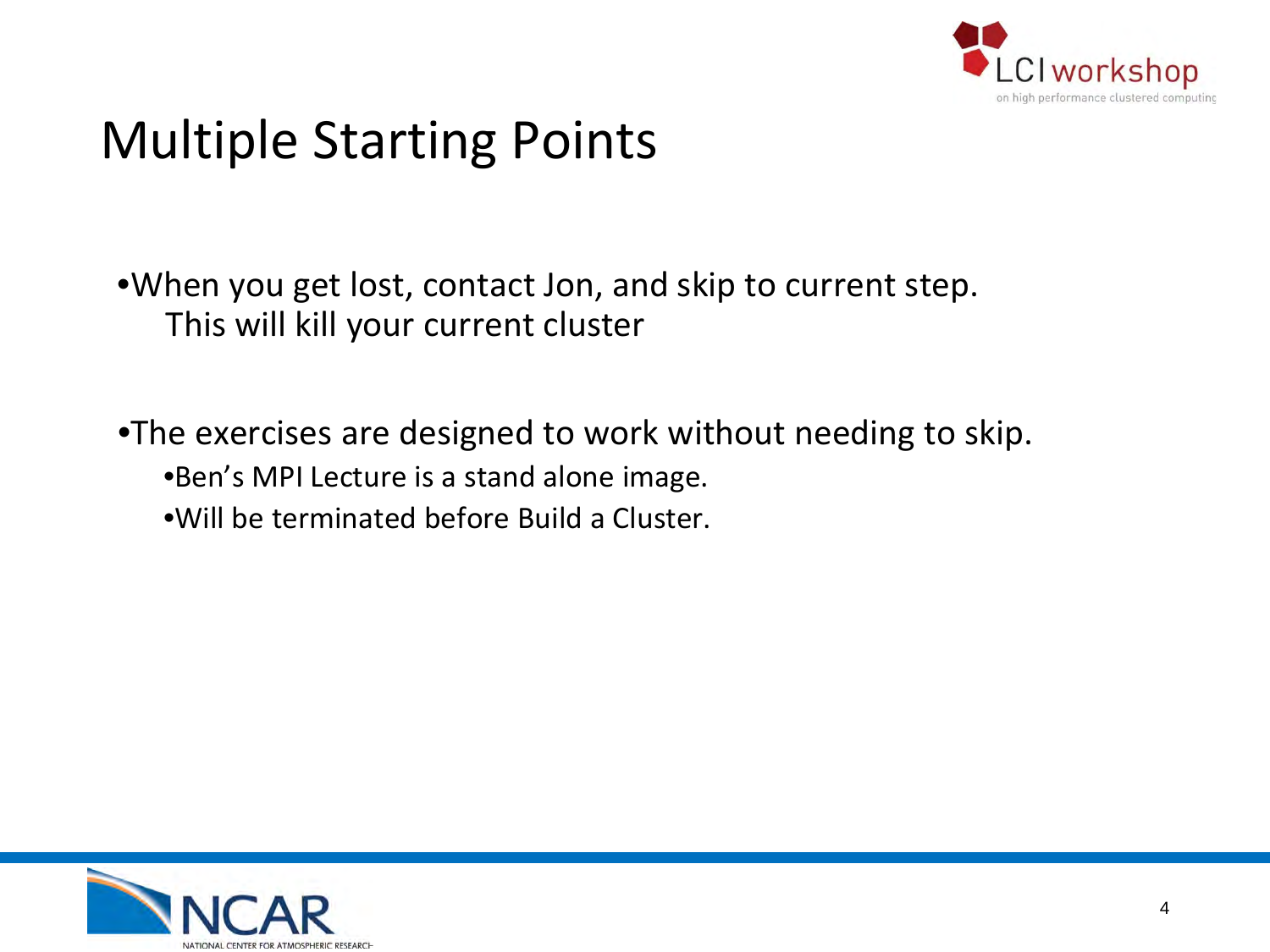

### WHAT IS MY IP???

#### •Current IP address for head node for Each Student

- •Know your Number (student99)
- •IP address subject to change on launch.

#### •**http://tinyurl.com/jlsmht7**

•Your credentials can be reached from the sticker on your handout •They likely need **chmod 400 student99.pem** to satisfy ssh warning

•@@@@@@@@@@@@@@@@@@@@@@@@@@@@@@@@@@@@@@@@@@@@@@@@@@@@@@@@@@@

•@ WARNING: UNPROTECTED PRIVATE KEY FILE! @

•@@@@@@@@@@@@@@@@@@@@@@@@@@@@@@@@@@@@@@@@@@@@@@@@@@@@@@@@@@@

• Permissions 0644 for 'student99.pem' are too open.

•It is recommended that your private key files are NOT accessible by others.

•This private key will be ignored. bad permissions: ignore key: student99.pem